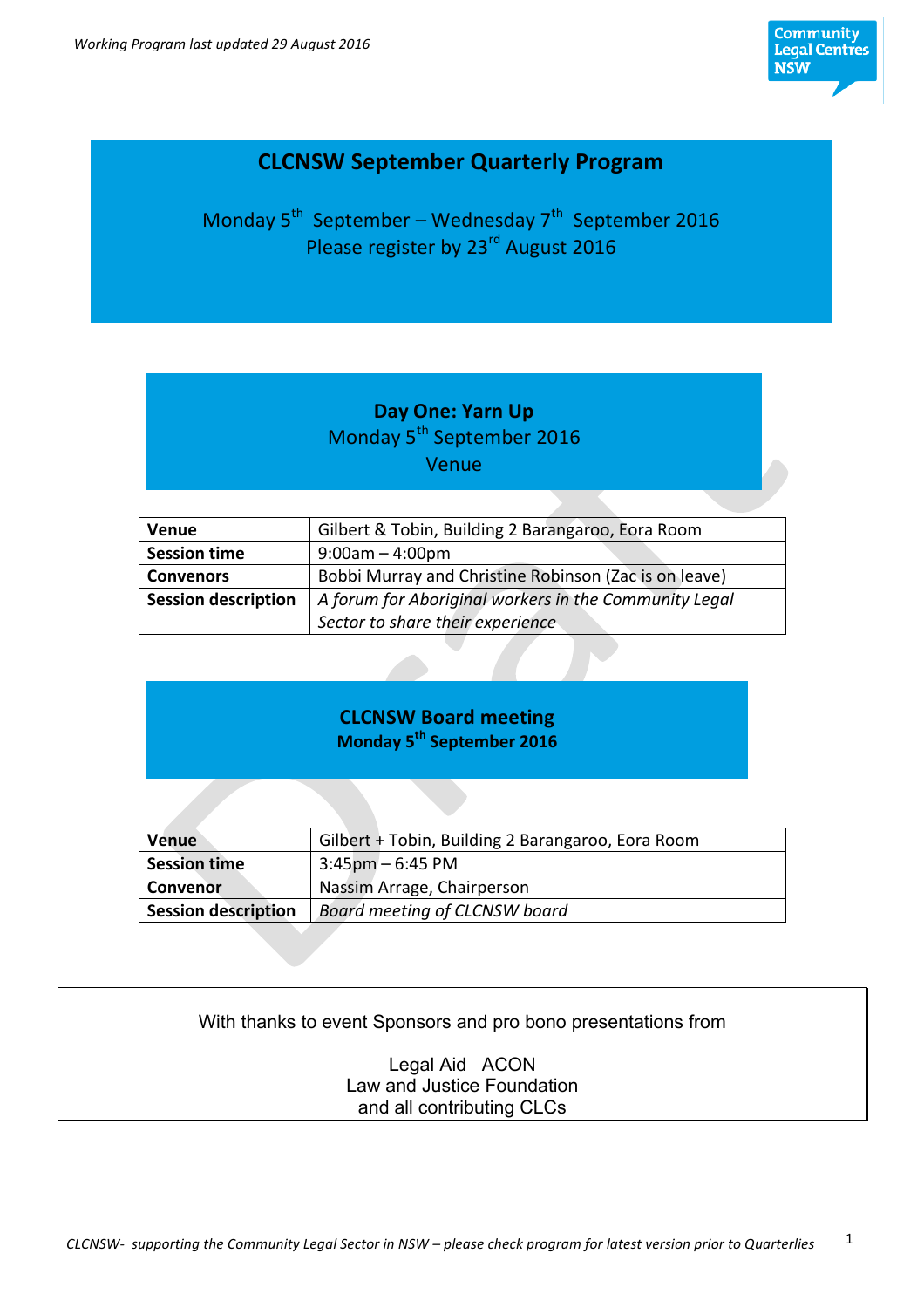| September Quarterly Day Two - Tuesday 6th September 2016 |                                                                                     |  |
|----------------------------------------------------------|-------------------------------------------------------------------------------------|--|
| Venue: ACON Level 3, 414 Elizabeth St, Surry Hills       |                                                                                     |  |
| <b>AM Day 2 Sessions 1</b>                               | $9:00am - 10:30AM$                                                                  |  |
| 1.1 Committee meeting:                                   | Convenors: Liz Snell, WLSNSW; Alicia Jillard, WLSNSW                                |  |
| <b>Domestic Violence &amp; Victims</b>                   | Description: This network meeting addresses issues affecting DV/VC policies and     |  |
| <b>Comp Committee</b>                                    | legislations and making recommendations to govt and non govt agencies               |  |
| 1.2 Committee meeting:                                   | Convenors: Katrina Ironside, IARC                                                   |  |
| <b>Coordinators / Directors /</b>                        | Description: This committee is responsible for developing and supporting            |  |
| <b>Sector Development C'ttee</b>                         | initiatives to further the effectiveness of CLCs.                                   |  |
| 1.3 Network Meeting:                                     | Convenors: Maria Nawaz, Kingsford LC Annette van Gent, Marrickville LC              |  |
| <b>Employment Lawyers</b>                                | Description: This network brings employment lawyers together to discuss current     |  |
| <b>Network</b>                                           | issues in relation to employment and discrimination law                             |  |
| 1.4 Network Meeting:                                     | Acting convenor: Bobbi Murray, Central Coast CLC                                    |  |
| <b>Aboriginal Legal Access</b>                           | Description: This network supports CLCs operating Aboriginal legal access type      |  |
| Program                                                  | programs by sharing experience and knowledge                                        |  |
| $10:30 - 10:40$                                          | <b>Welcome to Country</b>                                                           |  |
| $10:40 - 11:00$                                          | <b>CLCNSW welcome &amp; Speed networking (Katrina Ironside &amp; Sarah Dale)</b>    |  |
| <b>AM Day 2 Sessions 2</b>                               | $11:00 - 12:30$                                                                     |  |
| 2.1 Committee Meeting:                                   | Convenor: Ken Beilby, Northern Rivers CLC                                           |  |
| <b>Professional Indemnity</b>                            | Description: The PII committee monitors & supports members' compliance with         |  |
| <b>Insurance Committee (PII)</b>                         | the Risk Management Guide & informs members of relevant legal practice issues.      |  |
|                                                          | Principal Solicitors (or their delegate )are required to attend. Other CLC members  |  |
|                                                          | welcome                                                                             |  |
| 2.2 Professional                                         | Leadership: What does being a leader mean - in your CLC? In your community?         |  |
| development                                              | How do you encourage less experienced workers to 'step up'? What is the             |  |
|                                                          | difference between being a manager and a leader? What is your leadership            |  |
|                                                          | 'style'? Facilitator: Laurel Draffen CLCNSW                                         |  |
| 2.3 Sector Sustainability:                               | CLCNSW Financial Services Project - CLCNSW will provide information about a         |  |
|                                                          | shared financial services initiative to be available to all members                 |  |
|                                                          | Presenters: Julie Robson and Polly Porteous, CLCNSW                                 |  |
|                                                          | 12:30 - 1:15 Lunch (ACON Dining Room Ground Floor)                                  |  |
| <b>PM Day 2 Sessions 3</b>                               | $1:15 - 2:30$ PM                                                                    |  |
| 3.1 Networking group:                                    | Acting Convenor: Bobbi Murray, Central Coast CLC                                    |  |
| <b>Aboriginal and Torres Strait</b>                      | Description: Open to all, this group works on Law Reform issues for Aboriginal and  |  |
| <b>Islander Rights Working Gp</b>                        | Torres Strait Islanders and on capacity building in the sector.                     |  |
| 3.2 Organisational                                       | CLC Showcase: Seniors Rights Service: Russell Westacott, Tim Turnbridge             |  |
| Development:                                             | Melissa Chaperlin, Meg Small                                                        |  |
|                                                          | What are the legal assistance, policy, and law reform issues relating to older      |  |
|                                                          | people? What other services that SRS provide, eg non-legal advocacy and             |  |
|                                                          | Residential care issues? How can SRS work with your centre and your clients?        |  |
| 3.3 Network Meeting:                                     | Conveners: Martin Bangs, Tenants' Union; Julie Vitnell, Hunter CLC                  |  |
| <b>Admin/Finance Group</b>                               | Description: This network is responsible for supporting CLC administration and      |  |
|                                                          | finance officers and to share relevant systems information and associated policies. |  |
| 3.4 Professional                                         | Contracts - elements of working with contracts in the CLC context                   |  |
| development:                                             | Presenter Steve Cominos, Reader at St James Chambers                                |  |
| $2:30 - 2:45$ Afternoon tea                              |                                                                                     |  |
| <b>PM Day 2 Sessions 4</b>                               | $2:45 - 4:00$ PM                                                                    |  |
| 4.1 Committee meeting:                                   | Convenor: Kim Richardson Hunter CLC                                                 |  |
| <b>Regional Rural Remote</b>                             | Description: This committee is open to any RRR members to discuss issues for        |  |
| <b>Issues Committee (RRR)</b>                            | service delivery and sustainability for CLCs operating regionally and remotely.     |  |
|                                                          |                                                                                     |  |
| 4.2 Committee meeting:                                   | Convenors: Martin Barker, Marrickville CLC                                          |  |
| Law reform & Policy                                      | Description: This committee is responsible for developing and responding to state   |  |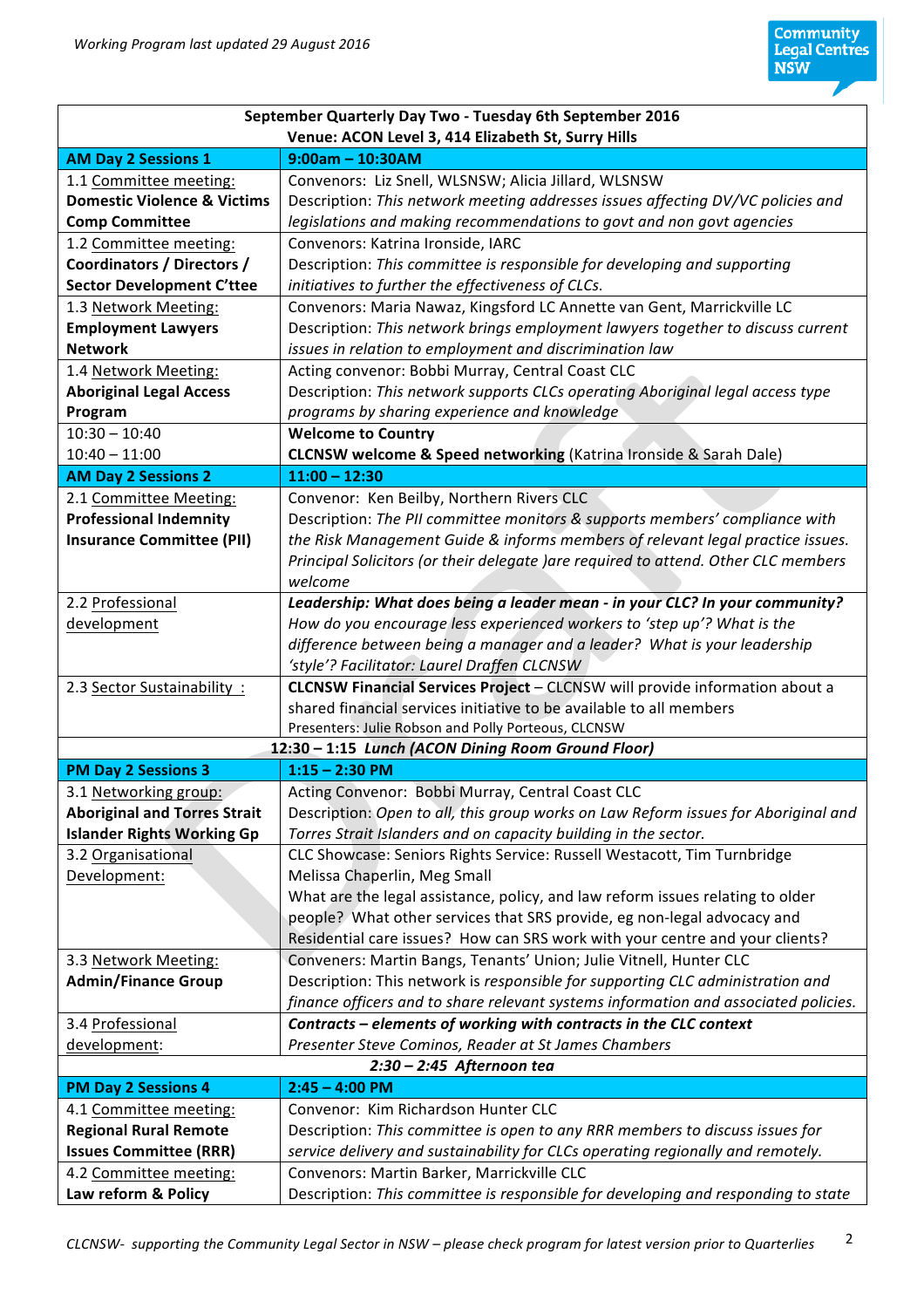| and federal policies and advocating for the policies and related changes                             |
|------------------------------------------------------------------------------------------------------|
| Panel discussion: Creating a culturally safe workplace                                               |
| Staff from 3 CLCs share their stories about creating culturally safe workplaces                      |
| <b>CLCNSW ICT Audit by Price Waterhouse Coopers - Results</b>                                        |
| Presenter: Bruce Knobloch (CLCNSW) and Jim Scollon (PWC)                                             |
| $4:00 - 5$ PM                                                                                        |
| Convener: Emma Davies, Animal Defenders office                                                       |
| Description: Open to all CLC staff who are practising or interested in animal law                    |
| issues.                                                                                              |
| Convener: Helen Taranto, Principle Solicitor, Western Sydney Legal Centre                            |
| Guest: Louise Elkington, Practice Specialist Family Law Services from the Family Relationship        |
| Centre, Macquarie Park. Louise will discuss family mediation issues including tips on making Lawyer- |
| assisted mediations more effective, child inclusion in FDR and collaborative practice.               |
| Streamlining the Accreditation process - trends and updates                                          |
| Presenter: Laurel Draffen CLCNSW - Regional Assessment Coordinator                                   |
| Social workers / non-legal support workers:                                                          |
| How can lawyers and non-lawyers work better together in CLCs? Is there a role                        |
| for a new Network to bring together CLC social and other support workers?                            |
| Speakers: Elizabeth Nagy knowmore & FVPLS speaker                                                    |
|                                                                                                      |